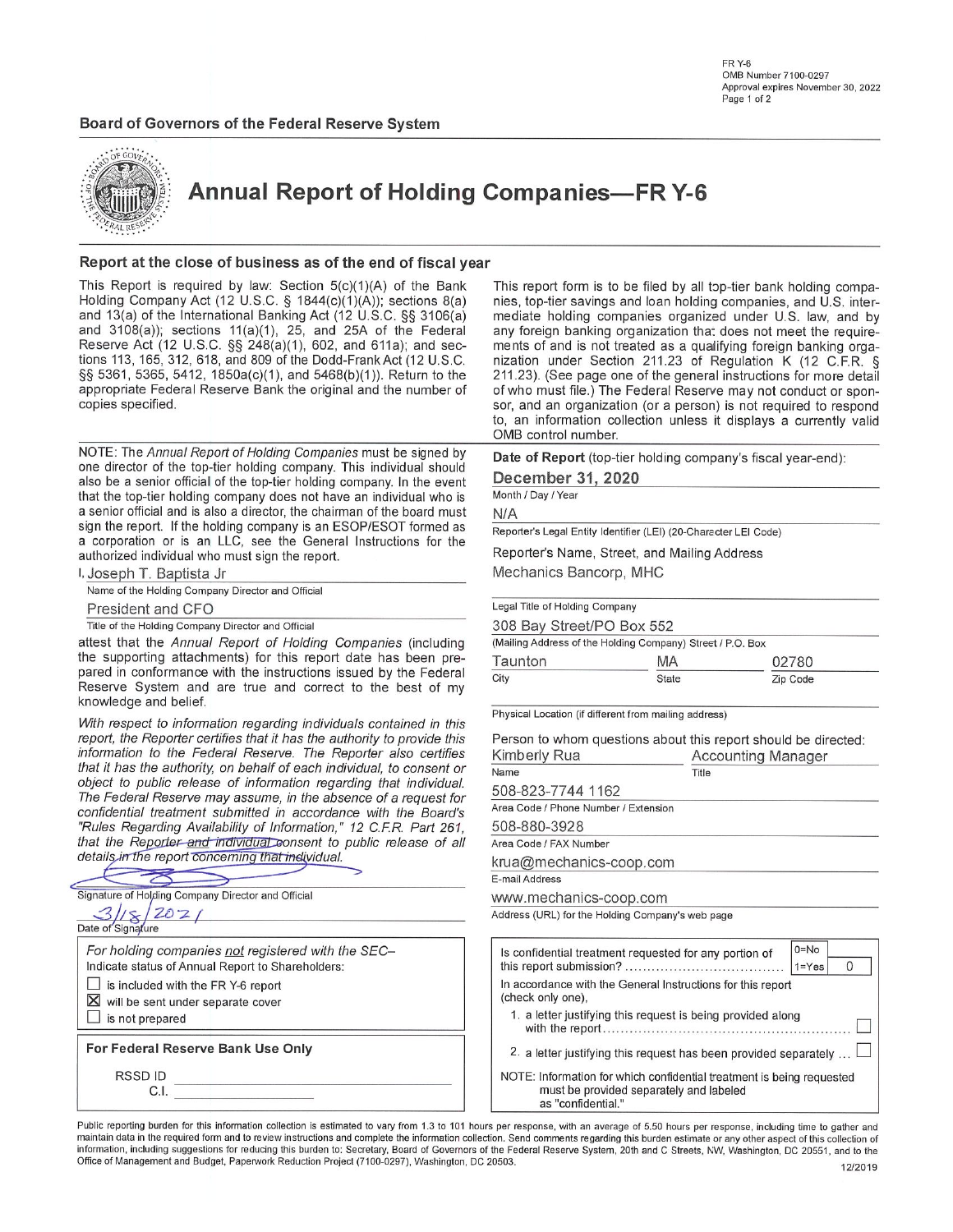# For Use By Tiered Holding Companies

Top-tiered holding companies must list the names, mailing address, and physical locations of each of their subsidiary holding companies below.

| Mechanics Bancorp, Inc.                   |                                                                       |          |                                           |                                                                       |          |  |  |  |  |
|-------------------------------------------|-----------------------------------------------------------------------|----------|-------------------------------------------|-----------------------------------------------------------------------|----------|--|--|--|--|
| Legal Title of Subsidiary Holding Company |                                                                       |          | Legal Title of Subsidiary Holding Company |                                                                       |          |  |  |  |  |
| 308 Bay Street/PO Box 552                 |                                                                       |          |                                           |                                                                       |          |  |  |  |  |
|                                           | (Mailing Address of the Subsidiary Holding Company) Street / P.O. Box |          |                                           | (Mailing Address of the Subsidiary Holding Company) Street / P.O. Box |          |  |  |  |  |
| Taunton                                   | MA                                                                    | 02780    |                                           |                                                                       |          |  |  |  |  |
| City                                      | State                                                                 | Zip Code | City                                      | State                                                                 | Zip Code |  |  |  |  |
|                                           | Physical Location (if different from mailing address)                 |          |                                           | Physical Location (if different from mailing address)                 |          |  |  |  |  |
| Legal Title of Subsidiary Holding Company |                                                                       |          | Legal Title of Subsidiary Holding Company |                                                                       |          |  |  |  |  |
|                                           | (Mailing Address of the Subsidiary Holding Company) Street / P.O. Box |          |                                           | (Mailing Address of the Subsidiary Holding Company) Street / P.O. Box |          |  |  |  |  |
| City                                      | State                                                                 | Zip Code | City                                      | <b>State</b>                                                          | Zip Code |  |  |  |  |
|                                           | Physical Location (if different from mailing address)                 |          |                                           | Physical Location (if different from mailing address)                 |          |  |  |  |  |
| Legal Title of Subsidiary Holding Company |                                                                       |          | Legal Title of Subsidiary Holding Company |                                                                       |          |  |  |  |  |
|                                           | (Mailing Address of the Subsidiary Holding Company) Street / P.O. Box |          |                                           | (Mailing Address of the Subsidiary Holding Company) Street / P.O. Box |          |  |  |  |  |
| City                                      | State                                                                 | Zip Code | City                                      | State                                                                 | Zip Code |  |  |  |  |
|                                           | Physical Location (if different from mailing address)                 |          |                                           | Physical Location (if different from mailing address)                 |          |  |  |  |  |
| Legal Title of Subsidiary Holding Company |                                                                       |          | Legal Title of Subsidiary Holding Company |                                                                       |          |  |  |  |  |
|                                           | (Mailing Address of the Subsidiary Holding Company) Street / P.O. Box |          |                                           | (Mailing Address of the Subsidiary Holding Company) Street / P.O. Box |          |  |  |  |  |
| City                                      | State                                                                 | Zip Code | City                                      | State                                                                 | Zip Code |  |  |  |  |
|                                           | Physical Location (if different from mailing address)                 |          |                                           | Physical Location (if different from mailing address)                 |          |  |  |  |  |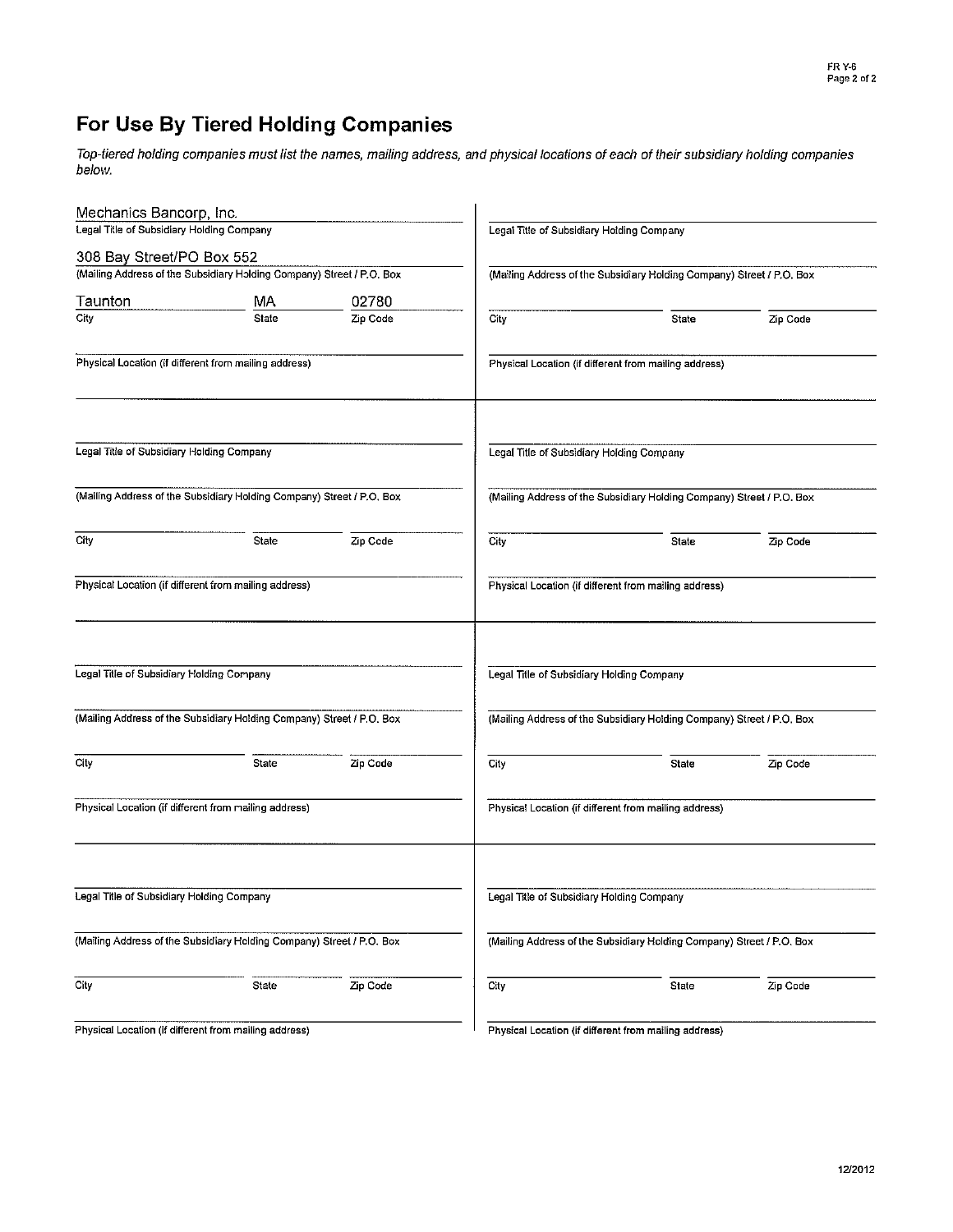# **Mechanics Bancorp, MHC Taunton, Massachusetts**

# **Fiscal Year Ending December 31, 2020**

## Report Item

- 1: The annual report for its shareholders will be sent under separate cover in June 2021.
- 2a: Organizational Chart



"LEI is not applicable unless otherwise noted."

2b: Branch Data Verification submitted via e-mail on 03/03/2021.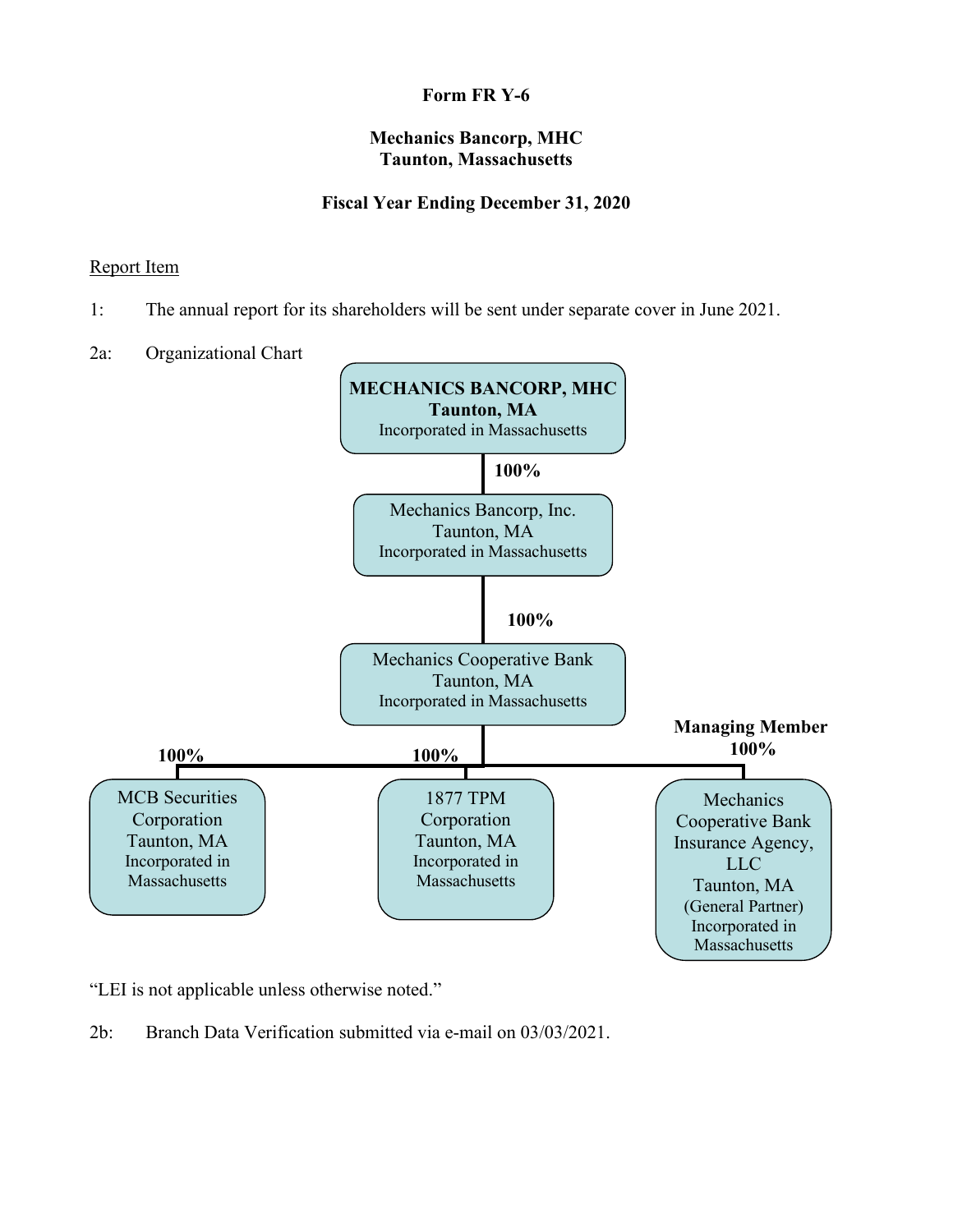**Results:** A list of branches for your depository institution: MECHANICS COOPERATIVE BANK (ID\_RSSD: 183770). This depository institution is held by MECHANICS BANCORP, MHC (4262347) of TAUNTON, MA. The data are as of 12/31/2020. Data reflects information that was received and processed through 01/05/2021.

**Reconciliation and Verification Steps** 1. In the **Data Action** column of each branch row, enter one or more of the actions specified below 2. If required, enter the date in the **Effective Date** column

#### **Actions**

**OK:** If the branch information is correct, enter 'OK' in the **Data Action** column.

**Change:** If the branch information is incorrect or incomplete, revise the data, enter 'Change' in the **Data Action** column and the date when this information first became valid in the **Effective Date** column.

**Close**: If a branch listed was sold or closed, enter 'Close' in the **Data Action** column and the sale or closure date in the Effe**ctive Date** column.<br><mark>Delete</mark>: If a branch listed was never owned by this depository institu

**Add:** If a reportable branch is missing, insert a row, add the branch data, and enter 'Add' in the **Data Action** column and the opening or acquisition date in the **Effective Date** column.

If printing this list, you may need to adjust your page setup in MS Excel. Try using landscape orientation, page scaling, and/or legal sized paper.

**Submission Procedure** When you are finished, send a saved copy to your FRB contact. See the detailed instructions on this site for more information. If you are e-mailing this to your FRB contact, put your institution name, city and state in the subject line of the e-mail.

Note:

To satisfy the **FR Y-10 reporting requirements**, you must also submit FR Y-10 Domestic Branch Schedules for each branch with a **Data Action** of Change, Close, Delete, or Add. The FR Y-10 report may be submitted in a hardcopy format or via the FR Y-10 Online application - https://y10online.federalreserve.gov.

\* FDIC UNINUM, Office Number, and ID\_RSSD columns are for reference only. Verification of these values is not required.

| <b>Data Action</b> | <b>Effective Date</b> | <b>Branch Service Type</b> | Branch ID RSSD*<br><b>Popular Name</b>         | <b>Street Address</b> |                    | State | <b>Zip Code</b> | County         | Country                | <b>FDIC UNINUM</b> | Office Number* Head Office |                            | Head Office ID RSSD* | Comments |
|--------------------|-----------------------|----------------------------|------------------------------------------------|-----------------------|--------------------|-------|-----------------|----------------|------------------------|--------------------|----------------------------|----------------------------|----------------------|----------|
|                    |                       | Full Service (Head Office) | 183770 MECHANICS COOPERATIVE BANK 316 BROADWAY |                       | <b>TAUNTON</b>     |       | 02780           | <b>BRISTOL</b> | UNITED STATES          | Not Required       | Not Required               | MECHANICS COOPERATIVE BANK | 183770               |          |
|                    |                       | <b>Full Service</b>        | 70076 BRIDGEWATER MAIN OFFICE                  | 72 MAIN STREET        | <b>BRIDGEWATER</b> | MΔ    | 02324           |                | PLYMOUTH UNITED STATES | Not Required       | Not Required               | MECHANICS COOPERATIVE BANK | 183770               |          |
|                    |                       | <b>Full Service</b>        | 957971 LAFAYETTE MAIN OFFICE                   | 60 BEDFORD STR        | <b>FALL RIVER</b>  |       | 02720           | <b>BRISTOL</b> | UNITED STATES          | Not Required       | Not Required               | MECHANICS COOPERATIVE BANK | 183770               |          |
|                    |                       | <b>Electronic Banking</b>  | 4842664 ONLINE BANKING                         | 60 BEDFORD ST         | <b>FALL RIVER</b>  | MA    | 02720           | <b>BRISTOL</b> | UNITED STATES          | Not Required       | Not Required               | MECHANICS COOPERATIVE BANK | 183770               |          |
|                    |                       | <b>Full Service</b>        | 5543986 NEW BEDFORD BRANCH                     | 1238 KEMPTON STREET   | <b>NEW BEDFORD</b> | MA    | 02740           | <b>BRISTOL</b> | UNITED STATES          | Not Required       | Not Required               | MECHANICS COOPERATIVE BANK | 183770               |          |
|                    |                       | <b>Full Service</b>        | 3633164 NORTH DIGHTON BRANCH                   | 596 SOMERSET AVENUE   | NORTH DIGHTON      | MA    | 02764           | <b>BRISTOL</b> | UNITED STATES          | Not Required       | Not Required               | MECHANICS COOPERATIVE BANK | 183770               |          |
|                    |                       | <b>Full Service</b>        | 4165747 SOMERSET BRANCH                        | 1236 COUNTY STREET    | SOMERSET           |       | 02726           | <b>BRISTOL</b> | UNITED STATES          | Not Required       | Not Required               | MECHANICS COOPERATIVE BANK | 183770               |          |
|                    |                       | Full Service               | 4165710 SWANSEA BRANCH                         | 201 G A R HIGHWAY     | SWANSEA            | MA    | 02777           | <b>BRISTOL</b> | UNITED STATES          | Not Required       | Not Required               | MECHANICS COOPERATIVE BANK | 183770               |          |
|                    |                       | Full Service               | 42103 TAUNTON BRANCH                           | 75 COUNTY STREET      | <b>TAUNTON</b>     | MA    | 02780           | <b>BRISTOL</b> | UNITED STATES          | Not Required       | Not Required               | MECHANICS COOPERATIVE BANK | 183770               |          |
|                    |                       | <b>Full Service</b>        | 4165729 WESTPORT BRANCH                        | <b>165 STATE ROAD</b> | <b>WESTPORT</b>    | MA    | 02790           | <b>BRISTOL</b> | UNITED STATES          | Not Required       | Not Required               | MECHANICS COOPERATIVE BANK | 183770               |          |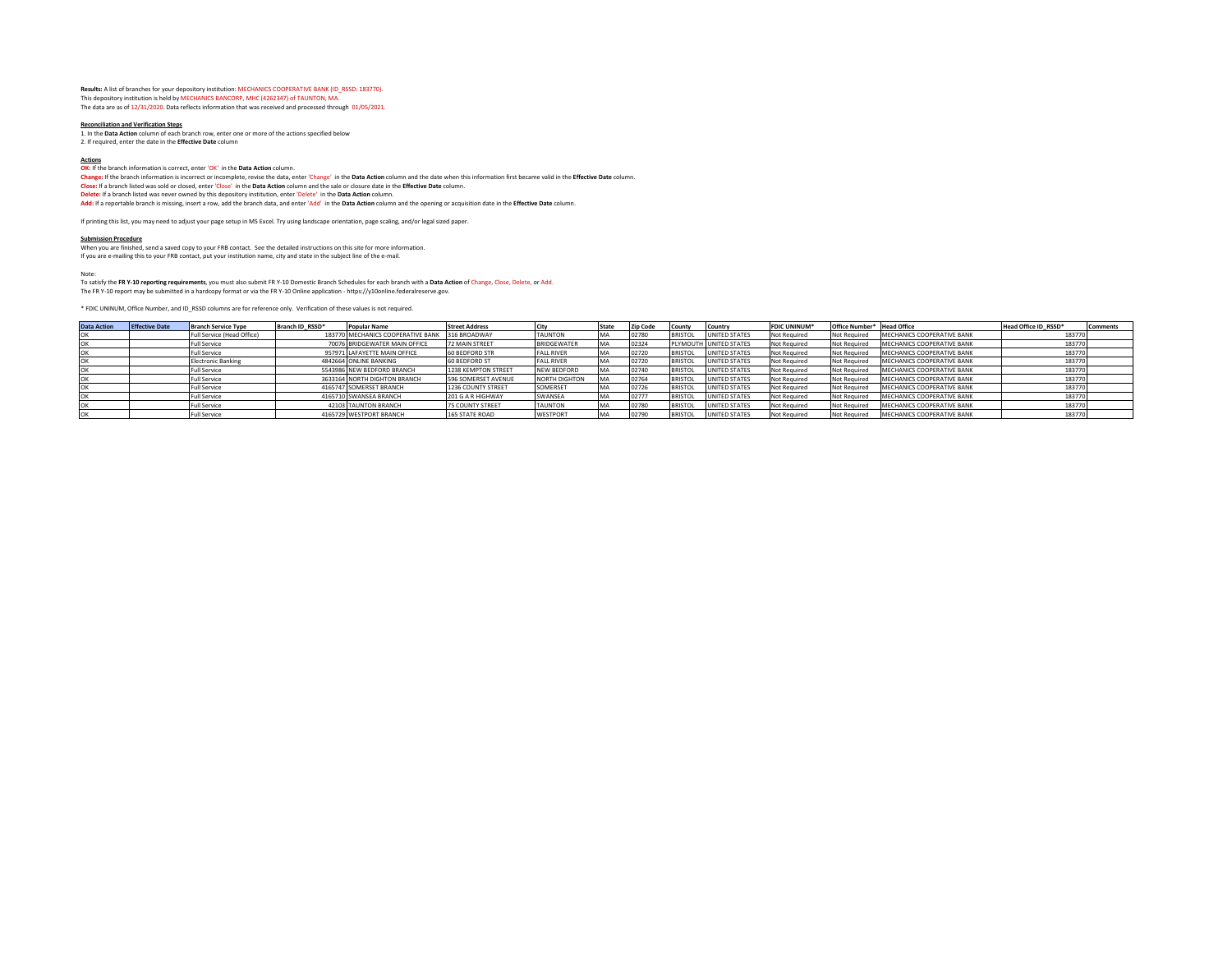**Results:** A list of branches for your depository institution: MECHANICS COOPERATIVE BANK (ID\_RSSD: 183770). This depository institution is held by MECHANICS BANCORP, INC (4262310) of TAUNTON, MA. The data are as of 12/31/2020. Data reflects information that was received and processed through 01/05/2021.

#### **Reconciliation and Verification Steps**

1. In the **Data Action** column of each branch row, enter one or more of the actions specified below 2. If required, enter the date in the **Effective Date** column

**Actions OK:** If the branch information is correct, enter 'OK' in the **Data Action** column. **Change:** If the branch information is incorrect or incomplete, revise the data, enter 'Change' in the **Data Action** column and the date when this information first became valid in the **Effective Date** column. **Close:** If a branch listed was sold or closed, enter 'Close' in the **Data Action** column and the sale or closure date in the **Effective Date** column. **Delete:** If a branch listed was never owned by this depository institution, enter 'Delete' in the **Data Action** column. **Add:** If a reportable branch is missing, insert a row, add the branch data, and enter 'Add' in the **Data Action** column and the opening or acquisition date in the **Effective Date** column.

If printing this list, you may need to adjust your page setup in MS Excel. Try using landscape orientation, page scaling, and/or legal sized paper.

#### **Submission Procedure**

When you are finished, send a saved copy to your FRB contact. See the detailed instructions on this site for more information. If you are e-mailing this to your FRB contact, put your institution name, city and state in the subject line of the e-mail.

Note:

To satisfy the **FR Y-10 reporting requirements**, you must also submit FR Y-10 Domestic Branch Schedules for each branch with a **Data Action** of Change, Close, Delete, or Add. The FR Y-10 report may be submitted in a hardcopy format or via the FR Y-10 Online application - https://y10online.federalreserve.gov.

\* FDIC UNINUM, Office Number, and ID\_RSSD columns are for reference only. Verification of these values is not required.

|  | Data Action Effective Date Branch Service Type | Branch ID RSSD* Popular Name |                                   | <b>Street Address</b>   | City               | <b>State</b> | Zip Code County |                | Country                             | FDIC UNINUM* Office Number* Head Office |                            | Head Office ID RSSD* | <b>Comments</b> |
|--|------------------------------------------------|------------------------------|-----------------------------------|-------------------------|--------------------|--------------|-----------------|----------------|-------------------------------------|-----------------------------------------|----------------------------|----------------------|-----------------|
|  | Full Service (Head Office)                     |                              | 183770 MECHANICS COOPERATIVE BANK | 316 BROADWAY            | <b>TAUNTON</b>     |              | 02780           | <b>BRISTOL</b> | UNITED STATES Not Required          | Not Required                            | MECHANICS COOPERATIVE BANK | 183770               |                 |
|  | Full Service                                   |                              | 70076 BRIDGEWATER MAIN OFFICE     | <b>72 MAIN STREET</b>   | BRIDGEWATER        | MA           | 02324           |                | PLYMOUTH UNITED STATES Not Required | Not Required                            | MECHANICS COOPERATIVE BANK | 183770               |                 |
|  | <b>Full Service</b>                            |                              | 957971 LAFAYETTE MAIN OFFICE      | <b>60 BEDFORD STR</b>   | <b>FALL RIVER</b>  | <b>MA</b>    | 02720           | <b>BRISTOL</b> | JNITED STATES Not Required          | <b>Not Required</b>                     | MECHANICS COOPERATIVE BANK | 183770               |                 |
|  | <b>Electronic Banking</b>                      |                              | 4842664 ONLINE BANKING            | 60 BEDFORD ST           | <b>FALL RIVER</b>  | <b>MA</b>    | 02720           | <b>BRISTOL</b> | UNITED STATES Not Required          | Not Required                            | MECHANICS COOPERATIVE BANK | 183770               |                 |
|  | <b>Full Service</b>                            |                              | 5543986 NEW BEDFORD BRANCH        | 1238 KEMPTON STREET     | <b>NEW BEDFORD</b> | <b>IMA</b>   | 02740           | <b>BRISTOL</b> | UNITED STATES Not Required          | Not Required                            | MECHANICS COOPERATIVE BANK | 183770               |                 |
|  | Full Service                                   |                              | 3633164 NORTH DIGHTON BRANCH      | 596 SOMERSET AVENUE     | NORTH DIGHTON MA   |              | 02764           | <b>BRISTOL</b> | UNITED STATES Not Required          | Not Required                            | MECHANICS COOPERATIVE BANK | 183770               |                 |
|  | <b>Full Service</b>                            |                              | 4165747 SOMERSET BRANCH           | 1236 COUNTY STREET      | SOMERSET           | <b>MA</b>    | 02726           | <b>BRISTOL</b> | UNITED STATES Not Required          | Not Required                            | MECHANICS COOPERATIVE BANK | 183770               |                 |
|  | <b>Full Service</b>                            |                              | 4165710 SWANSEA BRANCH            | 201 G A R HIGHWAY       | SWANSEA            | <b>MA</b>    | 02777           | <b>BRISTOL</b> | UNITED STATES Not Required          | Not Required                            | MECHANICS COOPERATIVE BANK | 183770               |                 |
|  | Full Service                                   |                              | 42103 TAUNTON BRANCH              | <b>75 COUNTY STREET</b> | <b>TAUNTON</b>     |              | 02780           | <b>BRISTOL</b> | UNITED STATES Not Required          | Not Required                            | MECHANICS COOPERATIVE BANK | 183770               |                 |
|  | <b>Full Service</b>                            |                              | 4165729 WESTPORT BRANCH           | <b>165 STATE ROAD</b>   | <b>WESTPORT</b>    |              | 02790           | <b>BRISTO</b>  | JNITED STATES Not Required          | Not Required                            | MECHANICS COOPERATIVE BANK | 183770               |                 |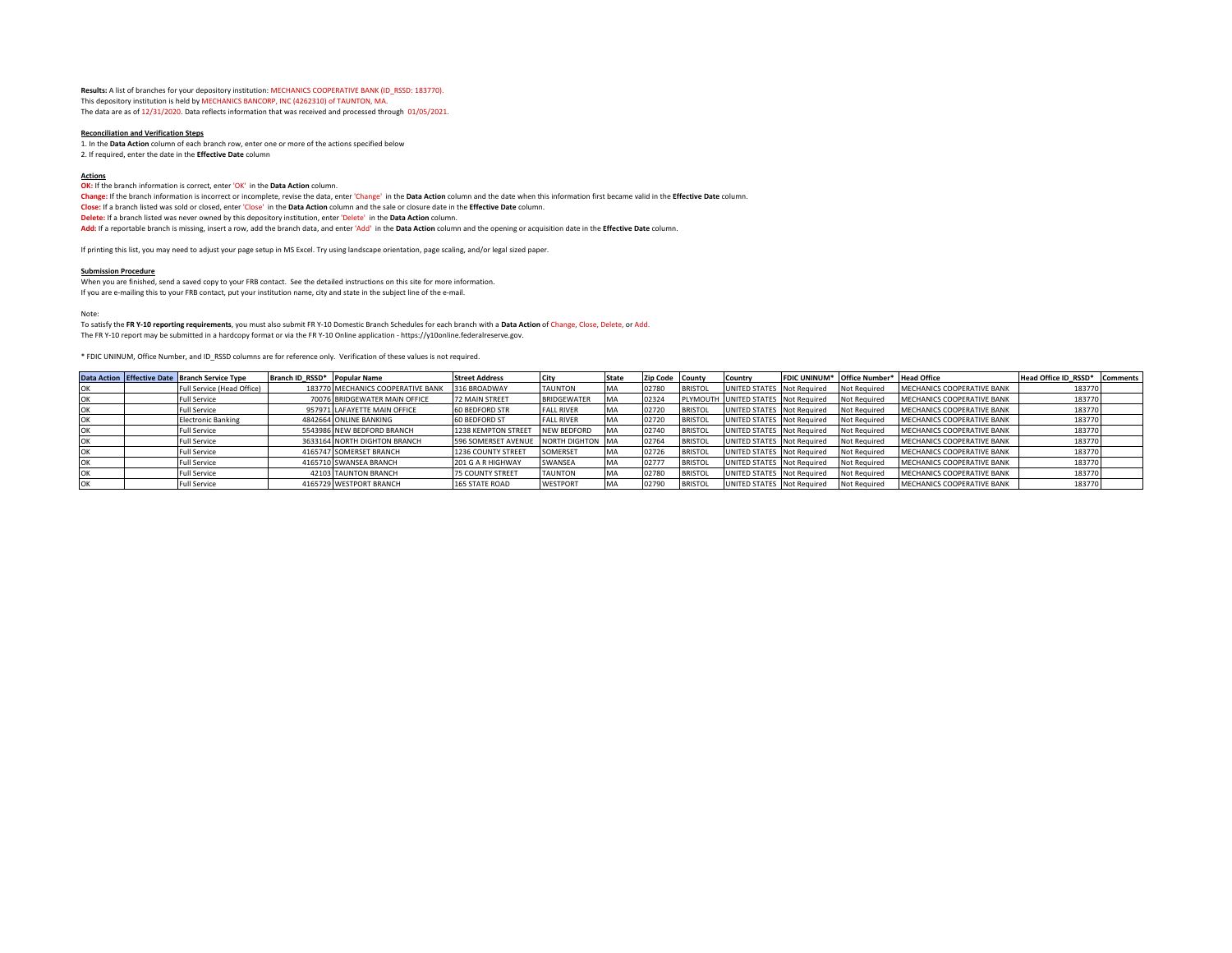# **Mechanics Bancorp, MHC**

# **Fiscal Year Ending December 31, 2020**

# **Report Item 3: Securities holders**

| (1)(a)                       | more with power to vote as of the fiscal year ending 12-31-2019<br>(1)(b) | Current securities holders with ownership, control or holdings of 5% or                         | Securities holders not listed in $3(1)(a)$ through $3(1)(c)$ that had ownership,<br>control or holdings of 5% or more with power to vote as of the fiscal year<br>ending 12-31-2019 |                                                                           |                                                  |  |  |
|------------------------------|---------------------------------------------------------------------------|-------------------------------------------------------------------------------------------------|-------------------------------------------------------------------------------------------------------------------------------------------------------------------------------------|---------------------------------------------------------------------------|--------------------------------------------------|--|--|
| Name<br>City, State, Country | or Incorporation                                                          | (1)(c)<br>Number and Percentage<br>Country of Citizenship of Each Class of Voting<br>Securities | (2)(a)<br>Name<br>City, State, Country                                                                                                                                              | (2)(b)<br>Country of Citizenship Each Class of Voting<br>or Incorporation | (2)(c)<br>Number and Percentage of<br>Securities |  |  |
| N/A                          | N/A                                                                       | N/A                                                                                             | N/A                                                                                                                                                                                 | N/A                                                                       | N/A                                              |  |  |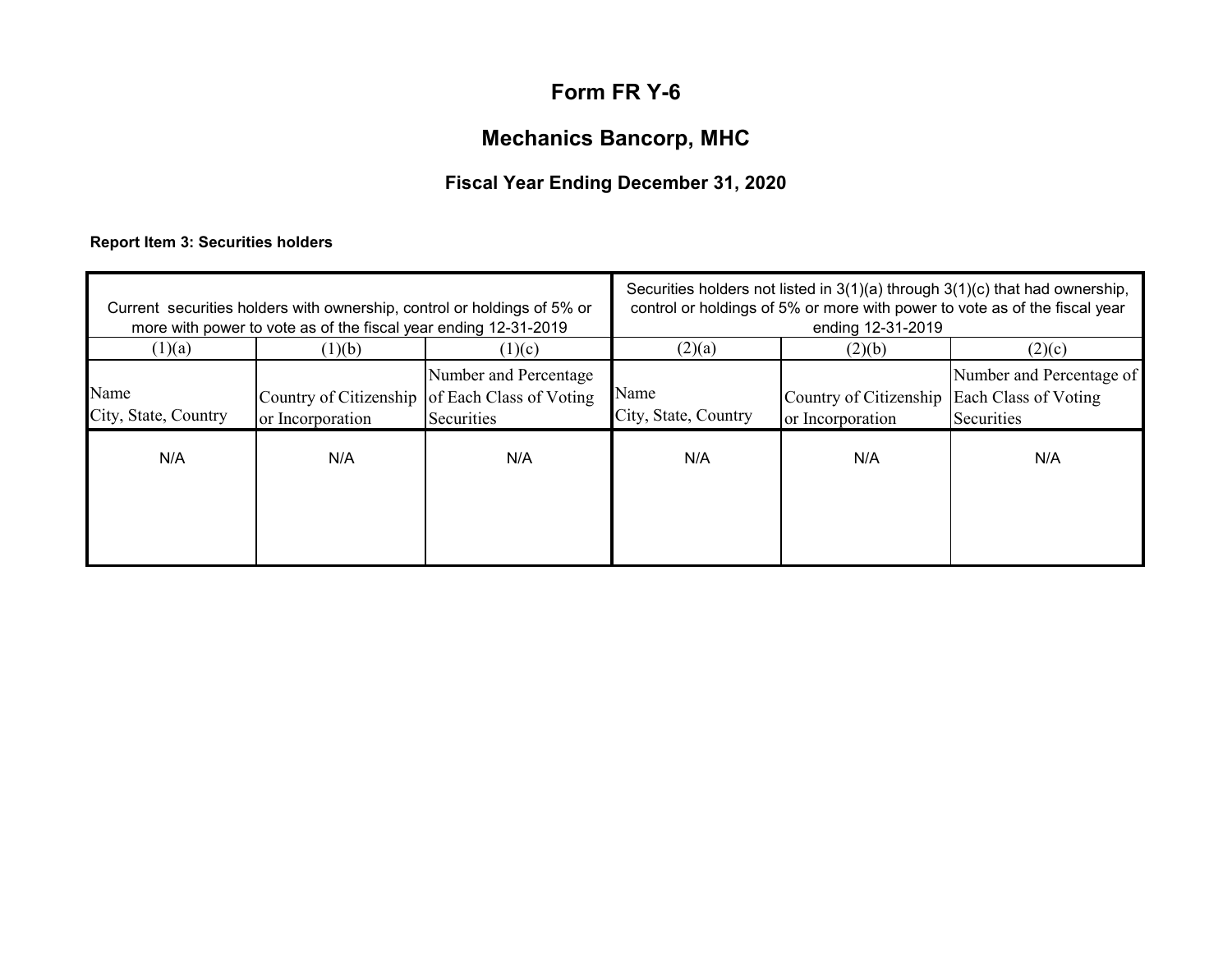# **Mechanics Bancorp, Inc**

# **Fiscal Year Ending December 31, 2020**

## **Report Item 3: Securities holders**

|                                       | vote as of the fiscal year ending 12-31-2019 | Current securities holders with ownership, control or holdings of 5% or more with power to | Securities holders not listed in $3(1)(a)$ through $3(1)(c)$ that had ownership,<br>control or holdings of 5% or more with power to vote as of the fiscal year<br>ending 12-31-2019 |                                            |                                                                |  |
|---------------------------------------|----------------------------------------------|--------------------------------------------------------------------------------------------|-------------------------------------------------------------------------------------------------------------------------------------------------------------------------------------|--------------------------------------------|----------------------------------------------------------------|--|
| (1)(a)                                | (1)(b)                                       | (1)(c)                                                                                     | (2)(a)                                                                                                                                                                              | (2)(b)                                     | (2)(c)                                                         |  |
| Name<br>City, State, Country          | Country of Citizenship<br>or Incorporation   | Number and Percentage of Each<br>Class of Voting Securities                                | Name<br>City, State, Country                                                                                                                                                        | Country of Citizenship<br>or Incorporation | Number and Percentage of<br>Each Class of Voting<br>Securities |  |
| Mechanics Bancorp, MHC<br>Taunton, MA | <b>USA</b>                                   | 275,000 - 100% Common Stock                                                                | N/A                                                                                                                                                                                 | N/A                                        | N/A                                                            |  |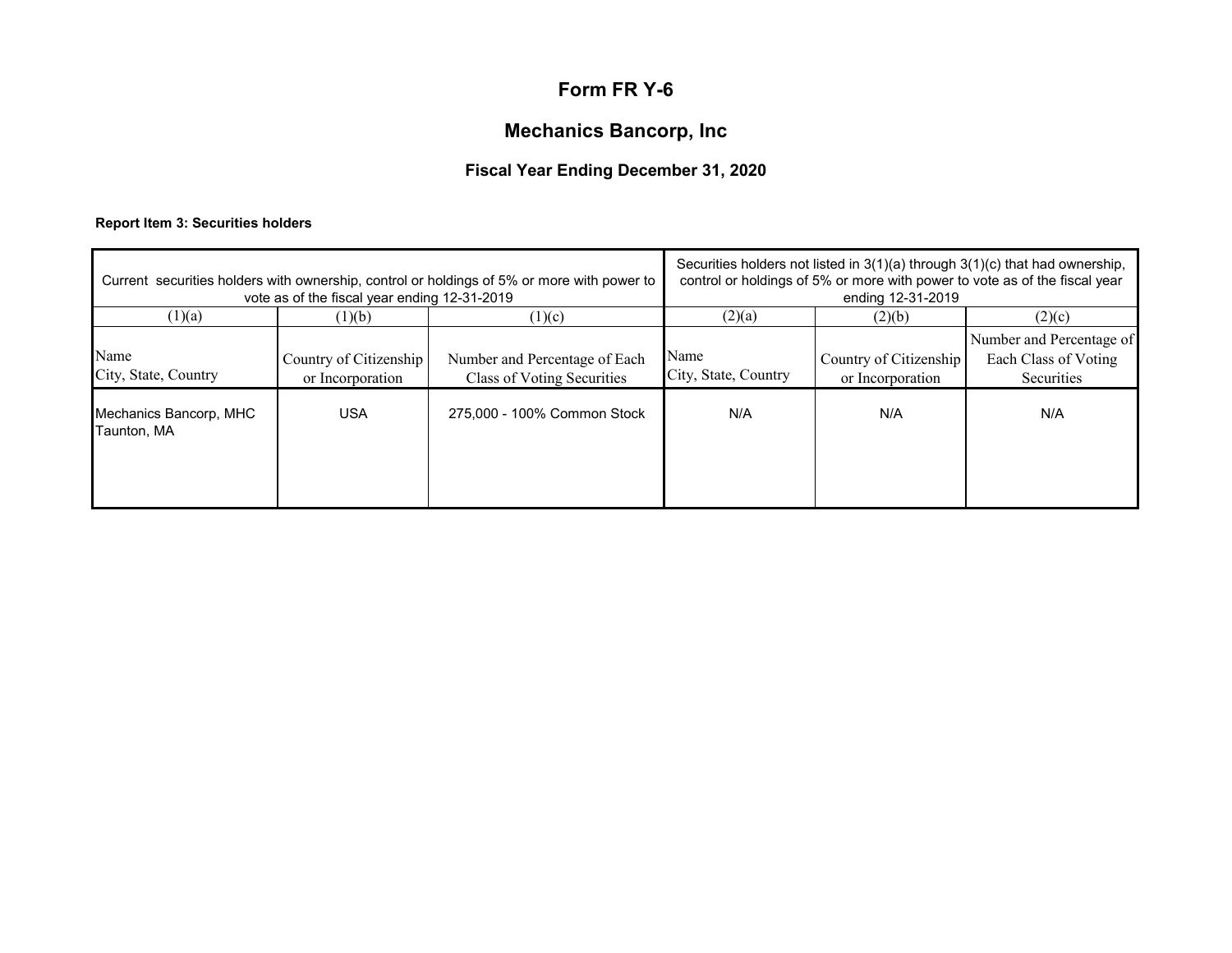## **Mechanics Bancorp, MHC**

## **Fiscal Year Ending December 31, 2020**

|                                       | (2)                                                                | (3)(a)                                        | (3)(b)                                                                                                                                                                                                                     | (3)(c)                                                                                         | (4)(a)                                                 | (4)(b)                                                                            | (4)(c)                                                                                                                                                                                                                                                                                                                                                                                                                                                                                                                                                           |
|---------------------------------------|--------------------------------------------------------------------|-----------------------------------------------|----------------------------------------------------------------------------------------------------------------------------------------------------------------------------------------------------------------------------|------------------------------------------------------------------------------------------------|--------------------------------------------------------|-----------------------------------------------------------------------------------|------------------------------------------------------------------------------------------------------------------------------------------------------------------------------------------------------------------------------------------------------------------------------------------------------------------------------------------------------------------------------------------------------------------------------------------------------------------------------------------------------------------------------------------------------------------|
| Name<br>City, State, Country          | Principal Occupation if<br>other than with Bank<br>Holding Company | Title & Position with Bank<br>Holding Company | Title & Position with Subsidiaries (Include<br>names of subsidiaries)                                                                                                                                                      | Title & Position with Other<br>Businesses (include name of<br>businesses)                      | Percentage of Voting Shares<br>in Bank Holding Company | Percentage of Voting Shares in<br>Subsidiaries (include names of<br>subsidiaries) | List names of other companies (includes<br>partnerships) if 25% or more of voting securities<br>are held (List names of companies and<br>percentage of voting securities held)                                                                                                                                                                                                                                                                                                                                                                                   |
| Joseph T. Baptista Jr.<br>Taunton, MA | N/A                                                                | Director, President/CEO,<br>Trustee           | Director & President/CEO (Mechanics<br>Cooperative Bank, Mechanics Bancorp, Inc.);<br>Director & President (MCB Securities<br>Corporation, 1877 TPM Corporation and<br>Mechanics Cooperative Bank Insurance<br>Agency LLC) | Director, Depositors<br>Insurance Fund; Director,<br>Atlantic Community<br><b>Bankers Bank</b> | N/A                                                    | N/A                                                                               | N/A                                                                                                                                                                                                                                                                                                                                                                                                                                                                                                                                                              |
| Andrew C. Hewitt<br>Rochester, MA     | N/A                                                                | Treasurer                                     | SVP, CFO & Treasurer (Mechanics<br>Cooperative Bank);<br>Treasurer (Mechanics Bancorp, Inc.; MCB<br>Securities Corporation; 1877 TPM Corporation<br>and Mechanics Cooperative Bank Insurance<br>Agency LLC).               | Trustee, Hewitt Family<br>Trust                                                                | N/A                                                    | N/A                                                                               | N/A                                                                                                                                                                                                                                                                                                                                                                                                                                                                                                                                                              |
| Deborah A. Grimes<br>Fall River, MA   | N/A                                                                | N/A                                           | EVP, Retail Banking and Human Resources<br>(Mechanics Cooperative Bank)                                                                                                                                                    | N/A                                                                                            | N/A                                                    | N/A                                                                               | N/A                                                                                                                                                                                                                                                                                                                                                                                                                                                                                                                                                              |
| Curtis McKinney<br>Providence, RI     | N/A                                                                | N/A                                           | SVP, Senior Lending Officer (Mechanics<br>Cooperative Bank)                                                                                                                                                                | Director, Boys and Girls<br>Club of Metro South                                                | N/A                                                    | N/A                                                                               | N/A                                                                                                                                                                                                                                                                                                                                                                                                                                                                                                                                                              |
| Richard Bentley Jr.<br>Raynham, MA    | Attorney                                                           | Chairman, Trustee                             | Chairman, Director (Mechanics Bancorp, Inc.;<br>Mechanics Cooperative Bank; MCB Securities<br>Corporation; 1877 TPM Corporation and<br>Mechanics Cooperative Bank Insurance<br>Agency LLC)                                 | Bentley & Bentley                                                                              | N/A                                                    | N/A                                                                               | N/A                                                                                                                                                                                                                                                                                                                                                                                                                                                                                                                                                              |
| Barry R. Bibeau<br>Swansea, MA        | Retired                                                            | Trustee                                       | Director (Mechanics Bancorp, Inc.; Mechanics<br>Cooperative Bank; MCB Securities<br>Corporation; 1877 TPM Corporation and<br>Mechanics Cooperative Bank Insurance<br>Agency LLC)                                           | N/A                                                                                            | N/A                                                    | N/A                                                                               | N/A                                                                                                                                                                                                                                                                                                                                                                                                                                                                                                                                                              |
| Edmund J. Brennan Jr.<br>Raynham, MA  | Attorney                                                           | Trustee                                       | Director (Mechanics Bancorp, Inc.; Mechanics<br>Cooperative Bank; MCB Securities<br>Corporation; 1877 TPM Corporation and<br>Mechanics Cooperative Bank Insurance<br>Agency LLC)                                           | Brennan, Recupero,<br>Cascione, Scungio &<br>McAllister (16.66%<br>Partnership Interest)       | N/A                                                    | N/A                                                                               | 174 Dean Street, LLC (Manager and 50%<br>membership interest); Winthrop Club Realty<br>Trust (Trustee and 50% beneficial interest);<br>Buttonwood Park III (Manager); Carney Family<br>Irrevocable Trust of 1999 No. 2 (Trustee); and<br>Carney Family Irrevocable Trustee of 1998 No. 2<br>(Trustee); Carney Family Issue Trusts (Trustee);<br>Various Realty Trust for land in South<br>Dartmouth, MA (Rockland Farm) (Trustee);<br>Barresters Hall, LLC (Member, 16.66% Minority<br>Interest); Any Lawful Buisness, LLC (Member,<br>16.66% Minority Interest) |
| Mark Dangoia<br>Bridgewater, MA       | Plumbing                                                           | Trustee                                       | Director (Mechanics Bancorp, Inc.; Mechanics<br>Cooperative Bank; MCB Securities<br>Corporation; 1877 TPM Corporation and<br>Mechanics Cooperative Bank Insurance<br>Agency LLC)                                           | Dangoia Plumbing, Inc.<br>(President/Owner)                                                    | N/A                                                    | N/A                                                                               | N/A                                                                                                                                                                                                                                                                                                                                                                                                                                                                                                                                                              |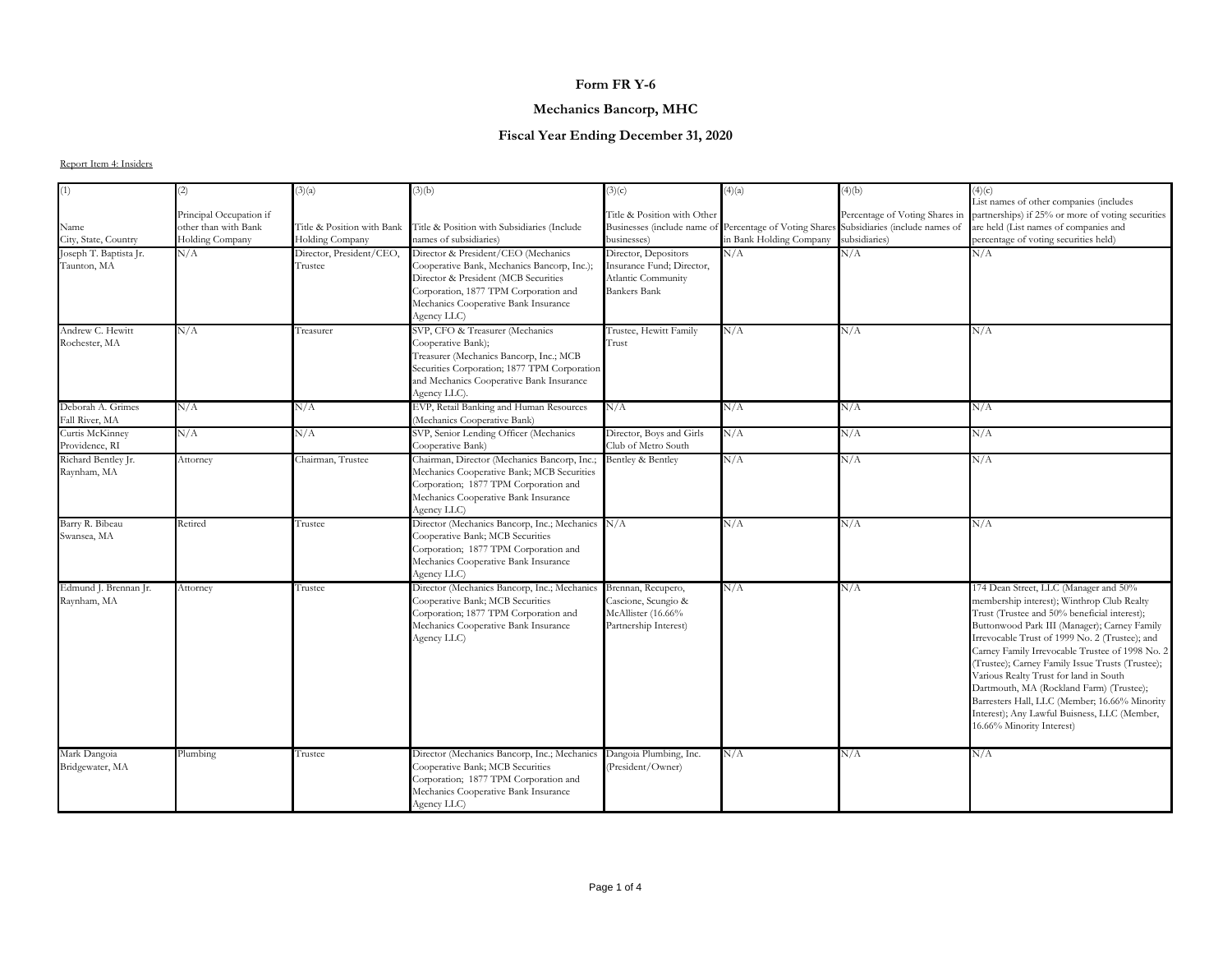#### **Mechanics Bancorp, MHC**

## **Fiscal Year Ending December 31, 2020**

| (1)                                  | (2)                                                                | (3)(a)                                        | (3)(b)                                                                                                                                                                               | (3)(c)                                                                                                                                  | (4)(a)                  | (4)(b)                                                                                                                                    | (4)(c)                                                                                                                                                                                                                                                                                                                   |
|--------------------------------------|--------------------------------------------------------------------|-----------------------------------------------|--------------------------------------------------------------------------------------------------------------------------------------------------------------------------------------|-----------------------------------------------------------------------------------------------------------------------------------------|-------------------------|-------------------------------------------------------------------------------------------------------------------------------------------|--------------------------------------------------------------------------------------------------------------------------------------------------------------------------------------------------------------------------------------------------------------------------------------------------------------------------|
| Name<br>City, State, Country         | Principal Occupation if<br>other than with Bank<br>Holding Company | Title & Position with Bank<br>Holding Company | Title & Position with Subsidiaries (Include<br>names of subsidiaries)                                                                                                                | Title & Position with Other<br>businesses)                                                                                              | in Bank Holding Company | Percentage of Voting Shares in<br>Businesses (include name of Percentage of Voting Shares Subsidiaries (include names of<br>subsidiaries) | List names of other companies (includes<br>partnerships) if 25% or more of voting securities<br>are held (List names of companies and<br>percentage of voting securities held)                                                                                                                                           |
| Robert L. Horne<br>Swansea, MA       | N/A                                                                | Trustee                                       | Director (Mechanics Bancorp, Inc.; Mechanics N/A<br>Cooperative Bank; MCB Securities<br>Corporation; 1877 TPM Corporation and<br>Mechanics Cooperative Bank Insurance<br>Agency LLC) |                                                                                                                                         | N/A                     | N/A                                                                                                                                       | N/A                                                                                                                                                                                                                                                                                                                      |
| Robert A. Iafrate<br>Bridgewater, MA | General Contractor &<br><b>Building Commissioner</b>               | Trustee                                       | Director (Mechanics Bancorp, Inc.; Mechanics<br>Cooperative Bank; MCB Securities<br>Corporation; 1877 TPM Corporation and<br>Mechanics Cooperative Bank Insurance<br>Agency LLC)     | <b>Tech Built Corporation</b><br>(99%)<br>Building<br>Commissioner (Town of<br>Raynham)                                                 | N/A                     | N/A                                                                                                                                       | Southbridge Properties, LLC (99%);<br>404 North Street Realty Trust (50%);<br>Virage Realty Trust (25%);<br>G&I Properties (25%)                                                                                                                                                                                         |
| Joseph S. Mozzone<br>Rehoboth, MA    | Lumber Sales & Supply                                              | Trustee                                       | Director (Mechanics Bancorp, Inc.; Mechanics<br>Cooperative Bank; MCB Securities<br>Corporation; 1877 TPM Corporation and<br>Mechanics Cooperative Bank Insurance<br>Agency LLC)     | Mozzone Lumber<br>Company, Inc.<br>(President/Owner, 100%);<br>Joseph F. Mozzone, Inc.<br>(President/Owner, 100%);<br>W.E. Folsom, Inc. | N/A                     | N/A                                                                                                                                       | St. Marks, LLC (Manager/Owner, 100%); Estate<br>of Olga Mozzone (Single Family Home;<br>investment); Realty Executives, Metro South<br>(Owner, 50%); Centurion, Inc. (SOC Signatory-<br>Owner, 100%); St. Mark Realty Trust (Owner,<br>100%); and St. George Realty Trust (Trustee);<br>Mozzone Family Trust 2 (Trustee) |
| George Shaker Jr.<br>Warren, RI      | <b>Restaurant Supply</b>                                           | Trustee                                       | Director (Mechanics Bancorp, Inc.; Mechanics N/A<br>Cooperative Bank; MCB Securities<br>Corporation; 1877 TPM Corporation and<br>Mechanics Cooperative Bank Insurance<br>Agency LLC) |                                                                                                                                         | N/A                     | N/A                                                                                                                                       | Shaker Realty Trust (Trustee)                                                                                                                                                                                                                                                                                            |
| Adrienne Mollor<br>Bridgewater, MA   | Consulting                                                         | Trustee                                       | Director (Mechanics Bancorp, Inc.; Mechanics<br>Cooperative Bank; MCB Securities<br>Corporation; 1877 TPM Corporation and<br>Mechanics Cooperative Bank Insurance<br>Agency LLC)     | Mollor Consulting Group<br>LLC (Majority Owner);<br>ACLS LLC (Owner)                                                                    | N/A                     | N/A                                                                                                                                       | Kravitz Realty Company (50% Partnership)                                                                                                                                                                                                                                                                                 |
| Eileen Pelletier<br>Fall River, MA   | Contracting                                                        | Trustee                                       | Director (Mechanics Bancorp, Inc.; Mechanics<br>Cooperative Bank; MCB Securities<br>Corporation; 1877 TPM Corporation and<br>Mechanics Cooperative Bank Insurance<br>Agency LLC)     | Teknikor Contracting Inc<br>(CFO); Teknikor Industrial<br>Inc (CFO); Teknikor<br>Automation & Controls Inc.<br>(CFO)                    | N/A                     | N/A                                                                                                                                       | Ten Point Properties (Member/Owner, 50%),<br>Elizabeth Storm Realty Trust (Trustee);Tiverton<br>Base Realty (Trustee);Sunnyside Realty<br>Trust(Trustee); Pequot Realty Trust(Trustee)                                                                                                                                   |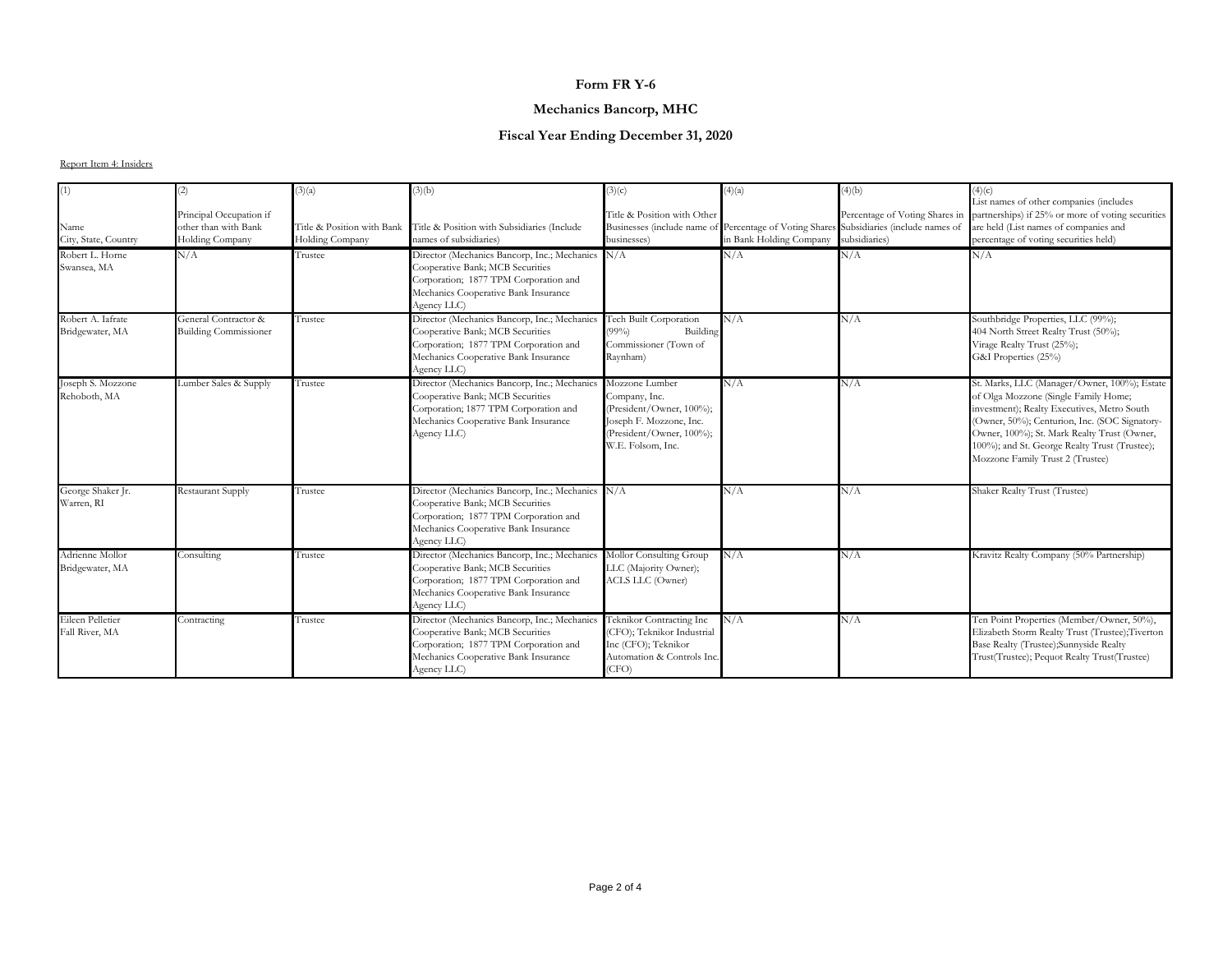## **Mechanics Bancorp, Inc**

## **Fiscal Year Ending December 31, 2020**

| (1)                                 | (2)                     | (3)(a)                     | (3)(b)                                                                  | (3)(c)                      | (4)(a)                      | (4)(b)                                          | (4)(c)                                                                                                                      |
|-------------------------------------|-------------------------|----------------------------|-------------------------------------------------------------------------|-----------------------------|-----------------------------|-------------------------------------------------|-----------------------------------------------------------------------------------------------------------------------------|
|                                     |                         |                            |                                                                         |                             |                             |                                                 | List names of other companies (includes<br>Percentage of Voting Shares in partnerships) if 25% or more of voting securities |
|                                     | Principal Occupation if |                            |                                                                         | Title & Position with Other |                             |                                                 |                                                                                                                             |
| Name                                | other than with Bank    | Title & Position with Bank | Title & Position with Subsidiaries (Include                             | Businesses (include name of | Percentage of Voting Shares | Subsidiaries (include names of<br>subsidiaries) | are held (List names of companies and                                                                                       |
| City, State, Country                | <b>Holding Company</b>  | Holding Company            | names of subsidiaries)                                                  | businesses)                 | in Bank Holding Company     |                                                 | percentage of voting securities held)                                                                                       |
| Joseph T. Baptista Jr.              | N/A                     | Director, President/CEO,   | Director & President/CEO (Mechanics                                     | Director, Depositors        | N/A                         | N/A                                             | N/A                                                                                                                         |
| Taunton, MA                         |                         | Trustee                    | Cooperative Bank, Mechanics Bancorp, Inc.);                             | Insurance Fund; Director,   |                             |                                                 |                                                                                                                             |
|                                     |                         |                            | Director & President (MCB Securities                                    | Atlantic Community          |                             |                                                 |                                                                                                                             |
|                                     |                         |                            | Corporation, 1877 TPM Corporation and                                   | <b>Bankers Bank</b>         |                             |                                                 |                                                                                                                             |
|                                     |                         |                            | Mechanics Cooperative Bank Insurance                                    |                             |                             |                                                 |                                                                                                                             |
|                                     |                         |                            | Agency LLC)                                                             |                             |                             |                                                 |                                                                                                                             |
| Andrew C. Hewitt                    | N/A                     | Treasurer                  | SVP, CFO & Treasurer (Mechanics                                         | Trustee, Hewitt Family      | N/A                         | N/A                                             | N/A                                                                                                                         |
| Rochester, MA                       |                         |                            | Cooperative Bank);                                                      | Trust                       |                             |                                                 |                                                                                                                             |
|                                     |                         |                            | Treasurer (Mechanics Bancorp, Inc.; MCB                                 |                             |                             |                                                 |                                                                                                                             |
|                                     |                         |                            | Securities Corporation; 1877 TPM Corporation                            |                             |                             |                                                 |                                                                                                                             |
|                                     |                         |                            | and Mechanics Cooperative Bank Insurance                                |                             |                             |                                                 |                                                                                                                             |
|                                     |                         |                            | Agency LLC)                                                             |                             |                             |                                                 |                                                                                                                             |
| Deborah A. Grimes<br>Fall River, MA | N/A                     | N/A                        | EVP, Retail Banking and Human Resources<br>(Mechanics Cooperative Bank) | N/A                         | N/A                         | N/A                                             | N/A                                                                                                                         |
| Curtis McKinney                     | N/A                     | N/A                        | SVP, Senior Lending Officer (Mechanics                                  | Director, Boys and Girls    | N/A                         | N/A                                             | N/A                                                                                                                         |
| Providence, RI                      |                         |                            | Cooperative Bank)                                                       | Club of Metro South         |                             |                                                 |                                                                                                                             |
| Richard Bentley Jr.                 | Attorney                | Chairman, Trustee          | Chairman, Director (Mechanics Bancorp, Inc.;                            | Bentley & Bentley           | N/A                         | N/A                                             | N/A                                                                                                                         |
| Raynham, MA                         |                         |                            | Mechanics Cooperative Bank; MCB Securities                              |                             |                             |                                                 |                                                                                                                             |
|                                     |                         |                            | Corporation; 1877 TPM Corporation and                                   |                             |                             |                                                 |                                                                                                                             |
|                                     |                         |                            | Mechanics Cooperative Bank Insurance                                    |                             |                             |                                                 |                                                                                                                             |
|                                     |                         |                            | Agency LLC)                                                             |                             |                             |                                                 |                                                                                                                             |
| Barry R. Bibeau                     | Retired                 | Trustee                    | Director (Mechanics Bancorp, Inc.; Mechanics                            | N/A                         | N/A                         | N/A                                             | N/A                                                                                                                         |
| Swansea, MA                         |                         |                            | Cooperative Bank; MCB Securities                                        |                             |                             |                                                 |                                                                                                                             |
|                                     |                         |                            | Corporation; 1877 TPM Corporation and                                   |                             |                             |                                                 |                                                                                                                             |
|                                     |                         |                            | Mechanics Cooperative Bank Insurance                                    |                             |                             |                                                 |                                                                                                                             |
|                                     |                         |                            | Agency LLC)                                                             |                             |                             |                                                 |                                                                                                                             |
| Edmund J. Brennan Jr.               | Attorney                | Trustee                    | Director (Mechanics Bancorp, Inc.; Mechanics                            | Brennan, Recupero,          | N/A                         | N/A                                             | 174 Dean Street, LLC (Manager and 50%                                                                                       |
| Raynham, MA                         |                         |                            | Cooperative Bank; MCB Securities                                        | Cascione, Scungio &         |                             |                                                 | membership interest); Winthrop Club Realty                                                                                  |
|                                     |                         |                            | Corporation; 1877 TPM Corporation and                                   | McAllister (16.66%          |                             |                                                 | Trust (Trustee and 50% beneficial interest);                                                                                |
|                                     |                         |                            | Mechanics Cooperative Bank Insurance                                    | Partnership Interest)       |                             |                                                 | Buttonwood Park III (Manager); Carney Family                                                                                |
|                                     |                         |                            | Agency LLC)                                                             |                             |                             |                                                 | Irrevocable Trust of 1999 No. 2 (Trustee); and                                                                              |
|                                     |                         |                            |                                                                         |                             |                             |                                                 | Carney Family Irrevocable Trustee of 1998 No. 2                                                                             |
|                                     |                         |                            |                                                                         |                             |                             |                                                 | (Trustee); Carney Family Issue Trusts (Trustee);                                                                            |
|                                     |                         |                            |                                                                         |                             |                             |                                                 | Various Realty Trust for land in South                                                                                      |
|                                     |                         |                            |                                                                         |                             |                             |                                                 | Dartmouth, MA (Rockland Farm) (Trustee);                                                                                    |
|                                     |                         |                            |                                                                         |                             |                             |                                                 | Barresters Hall, LLC (Member; 16.66% Minority                                                                               |
|                                     |                         |                            |                                                                         |                             |                             |                                                 | Interest); Any Lawful Buisness, LLC (Member,                                                                                |
|                                     |                         |                            |                                                                         |                             |                             |                                                 | 16.66% Minority Interest)                                                                                                   |
| Mark Dangoia                        | Plumbing                | Trustee                    | Director (Mechanics Bancorp, Inc.; Mechanics                            | Dangoia Plumbing, Inc.      | N/A                         | N/A                                             | N/A                                                                                                                         |
| Bridgewater, MA                     |                         |                            | Cooperative Bank; MCB Securities                                        | (President/Owner)           |                             |                                                 |                                                                                                                             |
|                                     |                         |                            | Corporation; 1877 TPM Corporation and                                   |                             |                             |                                                 |                                                                                                                             |
|                                     |                         |                            | Mechanics Cooperative Bank Insurance                                    |                             |                             |                                                 |                                                                                                                             |
|                                     |                         |                            | Agency LLC)                                                             |                             |                             |                                                 |                                                                                                                             |